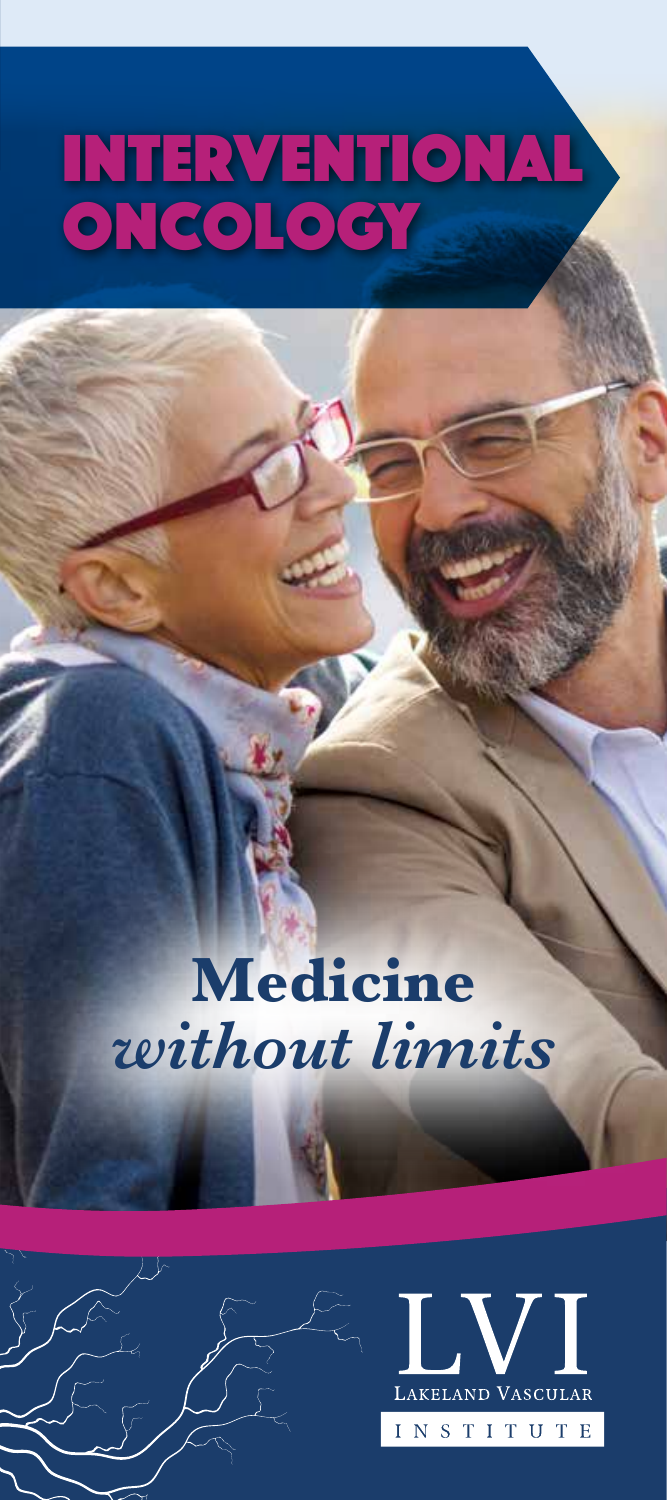## NEW OPTIONS for primary and metastatic cancer treatment

Tumors in the liver can be primary (contained within the liver only) or secondary (metastatic or having spread from another area of the body to the liver). Once there, the cancer cells may grow for months or years before they are detected. The most common sources of metastatic liver cancer are from tumors of the colon and rectum, although they can also happen as a result of breast, esophageal, stomach, pancreatic, lung, kidney and skin cancer.

Surgical removal of liver tumors offers the best chance for a cure. Unfortunately, this may not be possible because the tumors have become too large, or they have grown into major blood vessels or other vital structures. Sometimes, many small tumors are spread throughout the liver, making surgery too risky or impractical. In fact, surgical removal is not possible for more than twothirds of primary liver cancer patients and 90 percent of patients with secondary liver cancer.

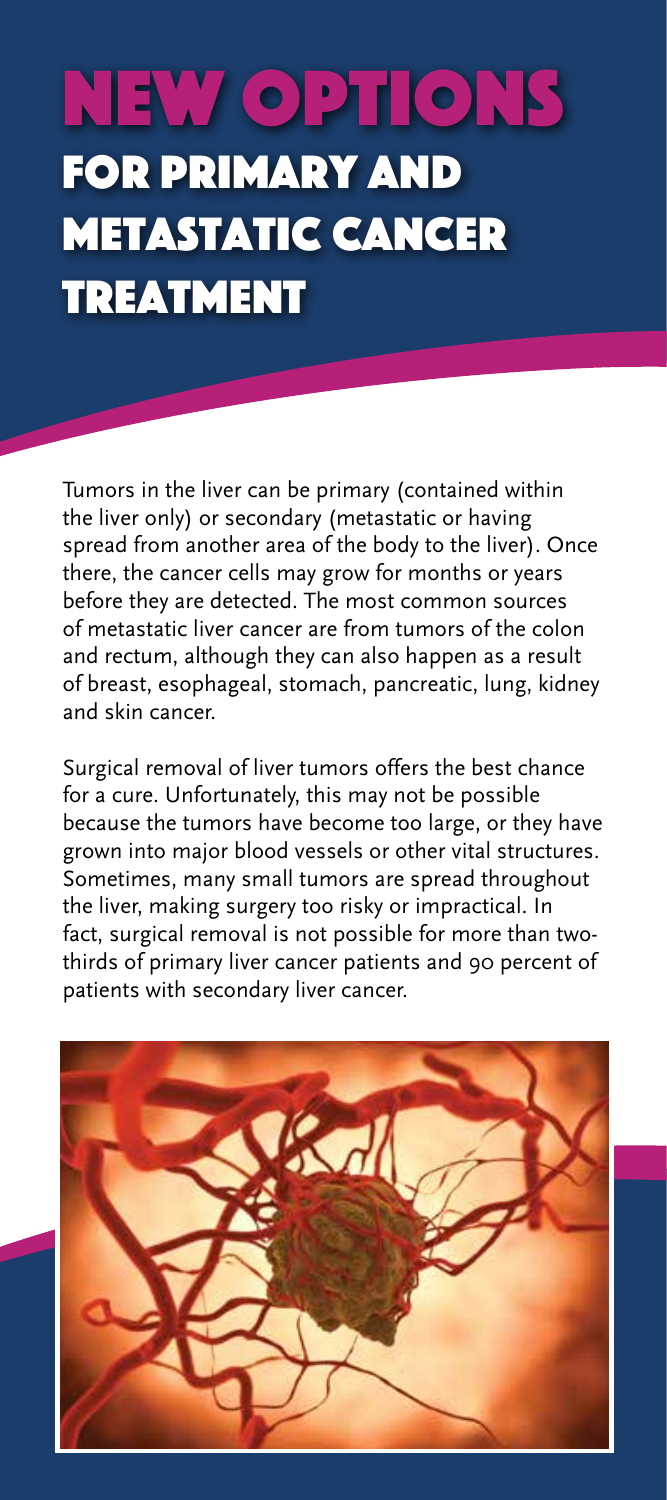#### **NEW AND MINIMALLY INVASIVE OPTIONS**

Tumors need a blood supply, which they actively generate, in order to feed themselves and grow. As vascular experts, the interventional radiologists at Lakeland Vascular Institute are uniquely skilled in using the vascular system to deliver targeted treatments via a catheter throughout the body. In treating cancer patients, our interventional radiologists use non-surgical localized techniques to attack the cancerous tumor from inside the body without medicating or affecting other parts of the body. These techniques include:

**Embolization** – A procedure to cut off the blood supply feeding the tumor, using medications or synthetic materials called embolic agents.

**Radioembolization** – Also referred to as "Y-90" radioembolization, this procedure uses special microparticles to deliver targeted radiation to the tumor—in addition to cutting off its blood supply.

**Chemoembolization** – Similar to radioembolization, this technique uses microparticles coated with chemotherapy drugs instead of radiation.

**Microwave ablation** – This procedure uses heat generated by electromagnetic waves to directly destroy tumor cells.

**Cryoablation** – A treatment that uses an extremely cold gas to "freeze" tumors in order to destroy them.

**Osteocool** – A new 'cooled' radiofrequency (RF) ablation technology that uses high-frequency energy to destroy cancer in patients with painful bone and spine metastases. This is purely a palliative treatment and can be done with or without kyphoplasty.

*Each of these techniques is very precise, delivering targeted treatment to the tumor while minimizing damage to healthy surrounding tissue. Since every patient is different, the procedure we use depends on your unique circumstances.*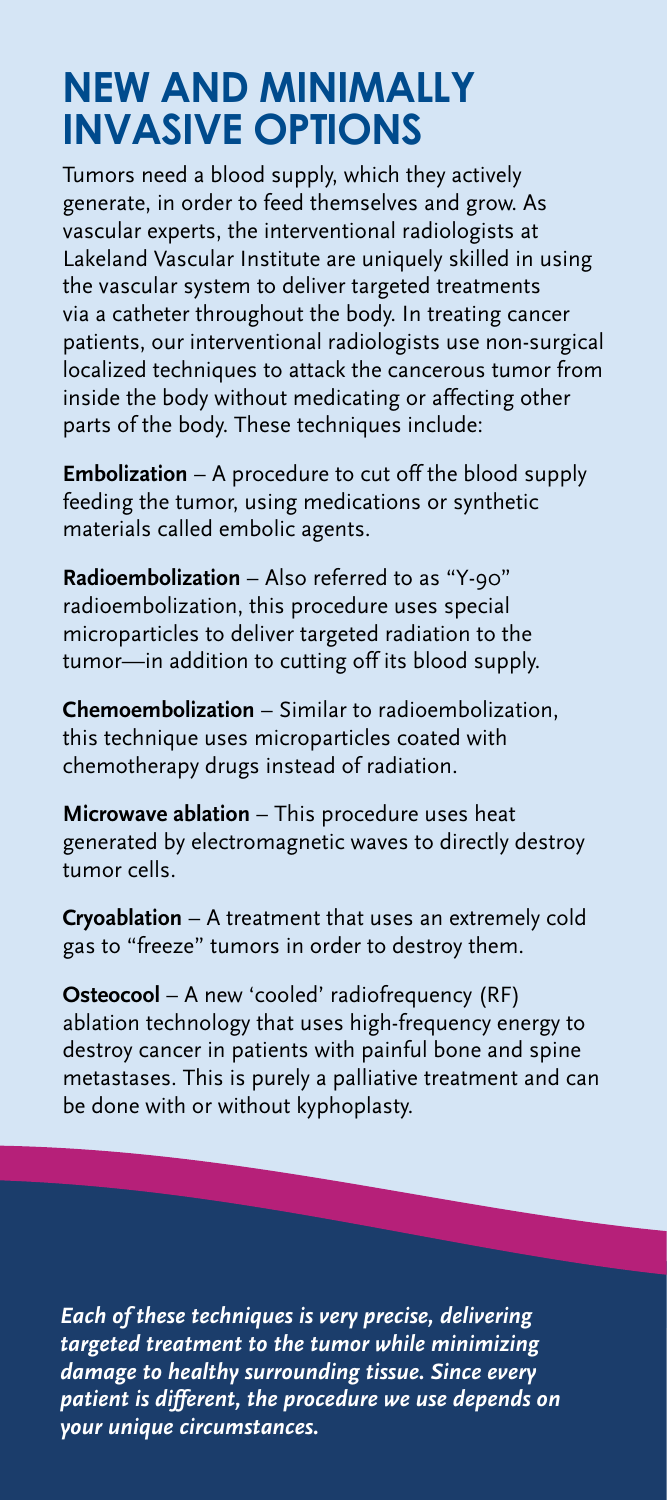

### **VASCULAR ACCESS**

For patients who require chemotherapy, LVI provides port placement services. A port is a sterile plastic tube, temporarily placed in the patient, to allow medication to be directly delivered into the bloodstream. This eliminates the stress of repeated needle sticks and provides a painless way to draw blood when needed.



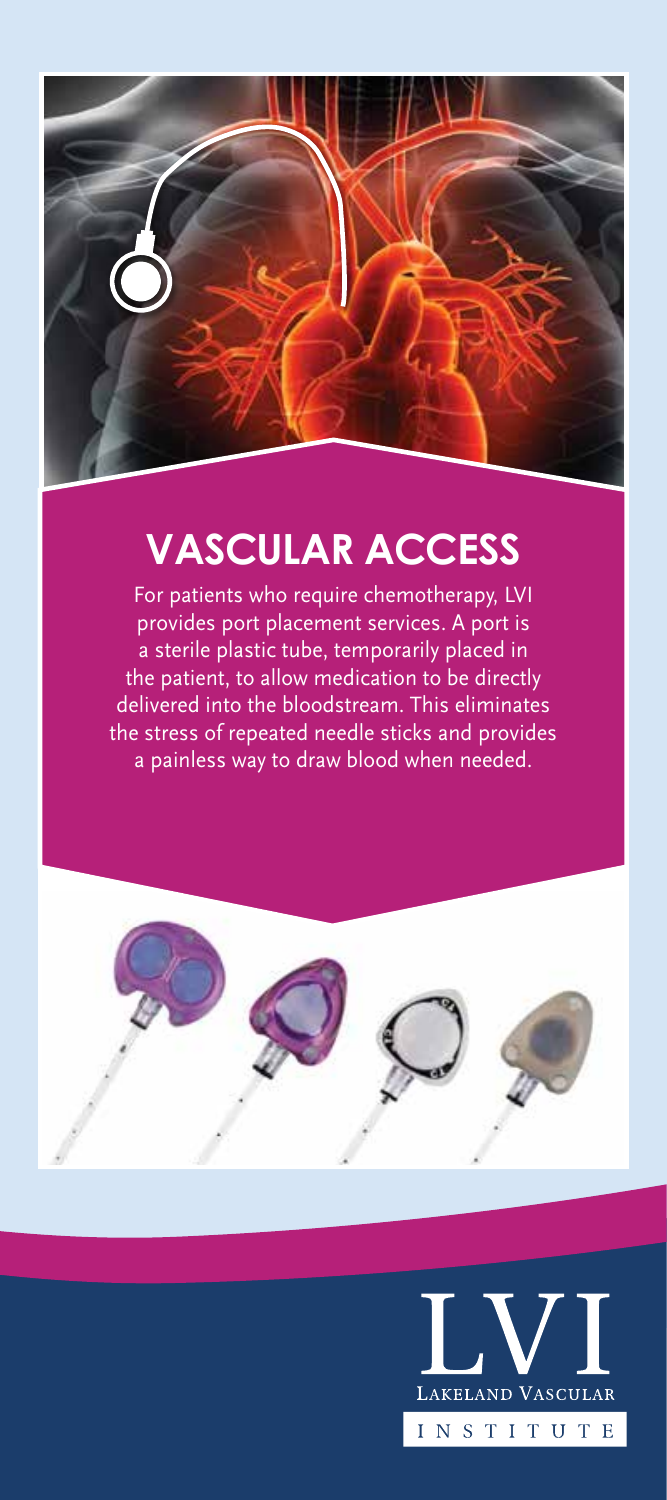

### **OUTPATIENT CENTER**

Some patients can now have their interventional oncology procedures performed in our convenient outpatient center in Lakeland. In addition to easier access and a more patient-focused environment, they may be afforded a lower risk of infection as well as lower overall costs for their procedure and care.



**OUTPATIENT CENTER**